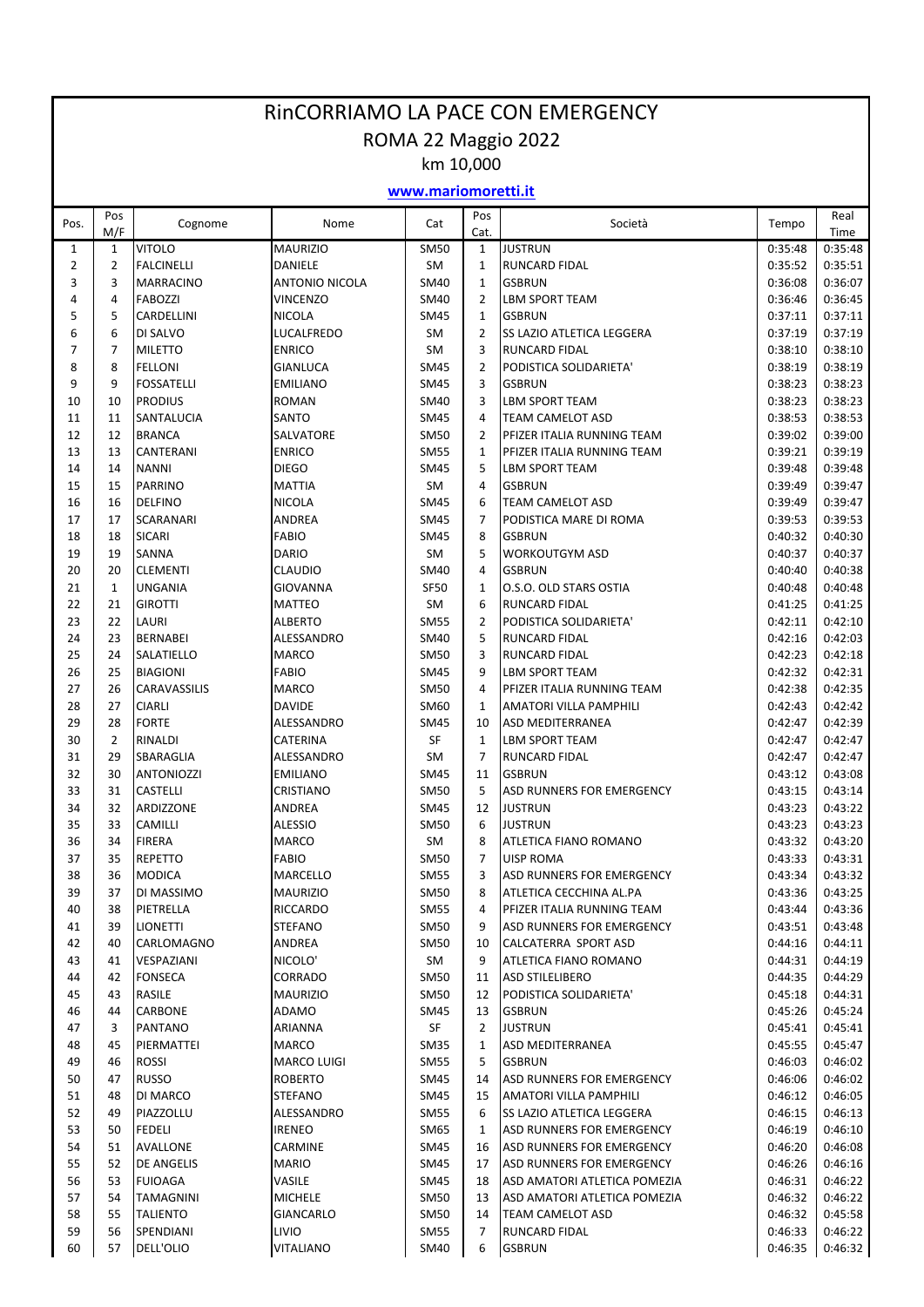| 61  | 58  | <b>SALERA</b>       | ANDREA                   | SM45        | 19             | <b>TEAM CAMELOT ASD</b>           | 0:46:38 | 0:46:25 |
|-----|-----|---------------------|--------------------------|-------------|----------------|-----------------------------------|---------|---------|
| 62  | 59  | <b>LENTO</b>        | <b>FEDERICO</b>          | SM65        | $\overline{2}$ | ASD LAZIO OLIMPIA RUNNERS TEAM    | 0:46:52 | 0:46:51 |
| 63  | 4   | PENDENZA            | <b>DANIELA</b>           | SF50        | $\overline{2}$ | ATLETICA MONTE MARIO              | 0:46:56 | 0:46:52 |
|     |     |                     |                          |             |                |                                   |         |         |
| 64  | 60  | <b>FUSCO</b>        | ALBERTO                  | SM40        | 7              | <b>RUNCARD FIDAL</b>              | 0:46:58 | 0:46:53 |
| 65  | 61  | <b>GIGLIOTTI</b>    | CARLO                    | <b>SM50</b> | 15             | ASD ATLETICA VILLA GUGLIELMI      | 0:46:59 | 0:46:52 |
| 66  | 62  | <b>VALLONE</b>      | <b>DAVID</b>             | <b>SM55</b> | 8              | <b>ASD RUNNERS FOR EMERGENCY</b>  | 0:47:00 | 0:46:57 |
| 67  | 63  | CARDELLINI          | <b>CLAUDIO</b>           | <b>SM70</b> | $\mathbf{1}$   | <b>GSBRUN</b>                     | 0:47:00 | 0:46:59 |
| 68  | 64  | DI CRECCHIO         | <b>RENATO</b>            | <b>SM55</b> | 9              | <b>GSBRUN</b>                     | 0:47:02 | 0:46:52 |
| 69  | 65  | <b>MACI</b>         | SALVATORE                | SM45        | 20             | PODISTICA MARE DI ROMA            | 0:47:04 | 0:46:52 |
| 70  | 66  | SAVASTANO           | LUCA                     | SM45        | 21             | PODISTICA MARE DI ROMA            | 0:47:04 | 0:46:54 |
| 71  | 67  | PRETOLANI           | LUCA                     | <b>SM60</b> | $\overline{2}$ | PODISTICA SOLIDARIETA'            | 0:47:11 | 0:47:10 |
| 72  | 68  | ALESSANDRELLI       | <b>STEFANO</b>           | <b>SM50</b> | 16             | <b>ASD RUNNERS FOR EMERGENCY</b>  | 0:47:39 | 0:47:28 |
|     |     |                     |                          |             |                |                                   |         |         |
| 73  | 69  | <b>RICCI</b>        | <b>EGIDIO</b>            | SM40        | 8              | PODISTICA CIAMPINO                | 0:47:41 | 0:47:40 |
| 74  | 70  | COLOMBU             | <b>EMANUELE</b>          | SM45        | 22             | <b>TIBURTINA RUNNING ROMA</b>     | 0:47:42 | 0:47:37 |
| 75  | 5   | ROMAGNOLI           | SONIA                    | SF          | 3              | <b>ASD ROMATLETICA</b>            | 0:47:45 | 0:47:43 |
| 76  | 71  | PECORARO            | <b>SERGIO</b>            | <b>SM55</b> | 10             | <b>ASD RUNNERS FOR EMERGENCY</b>  | 0:47:47 | 0:47:38 |
| 77  | 72  | <b>RAMPOGNA</b>     | <b>MARCO</b>             | SM60        | 3              | MARATHON ROMA CASTELFUSANO        | 0:47:59 | 0:47:47 |
| 78  | 73  | OLIVERI             | <b>ADRIANO</b>           | SM40        | 9              | <b>GSBRUN</b>                     | 0:48:04 | 0:47:54 |
| 79  | 74  | <b>DI SILVESTRE</b> | MASSIMILIANO             | <b>SM50</b> | 17             | PODISTICA SOLIDARIETA'            | 0:48:10 | 0:48:05 |
| 80  | 75  | <b>TANZILLO</b>     | RAFFAELE                 | SM45        | 23             | <b>GSBRUN</b>                     | 0:48:17 | 0:48:10 |
| 81  | 76  | <b>LUCCHINI</b>     | NICCOLO'                 | SM40        | 10             | <b>ASD MEDITERRANEA</b>           | 0:48:18 | 0:48:10 |
|     |     |                     |                          |             |                |                                   |         |         |
| 82  | 6   | <b>COGNETTI</b>     | <b>MICHELA</b>           | <b>SF35</b> | 1              | <b>ASD RUNNERS FOR EMERGENCY</b>  | 0:48:18 | 0:48:14 |
| 83  | 77  | <b>DI ROLLO</b>     | <b>CLAUDIO</b>           | SM45        | 24             | PFIZER ITALIA RUNNING TEAM        | 0:48:27 | 0:48:14 |
| 84  | 78  | <b>IACOVELLI</b>    | <b>FRANCESCO</b>         | SM60        | 4              | ASD AMATORI ATLETICA POMEZIA      | 0:48:27 | 0:48:14 |
| 85  | 79  | <b>TRIOLA</b>       | <b>ROBERTO</b>           | <b>SM50</b> | 18             | ASD LAZIO OLIMPIA RUNNERS TEAM    | 0:48:34 | 0:48:32 |
| 86  | 80  | <b>GIUSTI</b>       | <b>MARCO</b>             | <b>SM55</b> | 11             | PFIZER ITALIA RUNNING TEAM        | 0:48:39 | 0:48:31 |
| 87  | 81  | DE MICO             | <b>FEDERICO</b>          | <b>SM35</b> | $\overline{2}$ | <b>ATLETICA FIANO ROMANO</b>      | 0:48:49 | 0:48:36 |
| 88  | 82  | <b>SALINI</b>       | <b>ALESSIO</b>           | SM45        | 25             | <b>ASD RUNNERS FOR EMERGENCY</b>  | 0:48:51 | 0:48:42 |
| 89  | 83  | MAZZILLI            | PAOLO                    | SM65        | 3              | <b>ATLETICA ENERGIA</b>           | 0:48:55 | 0:48:39 |
| 90  | 84  | PECORELLA           | FABIO                    | SM45        | 26             | <b>ATLETICA MONTE MARIO</b>       | 0:48:56 | 0:48:50 |
|     | 85  |                     | <b>SIMONE</b>            |             | 11             |                                   |         | 0:49:06 |
| 91  |     | <b>MORA</b>         |                          | SM40        |                | <b>TEAM CAMELOT ASD</b>           | 0:49:10 |         |
| 92  | 86  | DI MICHELE          | <b>WALTENIO</b>          | <b>SM50</b> | 19             | PFIZER ITALIA RUNNING TEAM        | 0:49:10 | 0:48:49 |
| 93  | 87  | D'AMICO             | <b>ROMOLO</b>            | SM50        | 20             | ATLETICA CECCHINA AL.PA           | 0:49:37 | 0:49:25 |
| 94  | 88  | <b>GIORI</b>        | PAOLO                    | SM65        | 4              | <b>REALE STATO DEI PRESIDI</b>    | 0:49:43 | 0:49:41 |
| 95  | 89  | <b>FALSO</b>        | <b>ANTONIO</b>           | SM50        | 21             | PFIZER ITALIA RUNNING TEAM        | 0:49:56 | 0:49:35 |
| 96  | 90  | <b>NARDECCHIA</b>   | <b>CLAUDIO</b>           | <b>SM70</b> | $\overline{2}$ | <b>GSBRUN</b>                     | 0:50:03 | 0:49:52 |
| 97  | 91  | PECORIELLO          | <b>MAURIZIO</b>          | SM65        | 5              | <b>ASD ALBATROS ROMA</b>          | 0:50:09 | 0:50:04 |
| 98  | 92  | ORECCHIONI          | MARCELLO                 | <b>SM50</b> | 22             | <b>SSD RUNNER TRAINER</b>         | 0:50:14 | 0:50:06 |
| 99  | 93  | CAVALLARO           | <b>MAURIZIO</b>          | SM65        | 6              | <b>ASD ALBATROS ROMA</b>          | 0:50:16 | 0:50:04 |
| 100 | 94  | INGHELMANN          | <b>RICCARDO</b>          | SM45        | 27             | PODISTICA SOLIDARIETA'            | 0:50:19 | 0:50:14 |
| 101 | 95  | <b>ANTONELLI</b>    | LORIS                    | SM45        | 28             | <b>SSD RUNNER TRAINER</b>         | 0:50:21 | 0:50:10 |
|     |     |                     | PASQUALE                 |             |                |                                   |         |         |
| 102 | 96  | <b>ACUNZO</b>       |                          | SM55        | 12             | <b>ATLETICA MONTE MARIO</b>       | 0:50:22 | 0:50:16 |
| 103 | 97  | <b>COSTI</b>        | <b>SERGIO</b>            | SM50        | 23             | <b>ASD RUNNERS FOR EMERGENCY</b>  | 0:50:24 | 0:50:20 |
| 104 | 98  | <b>INNOCENZI</b>    | VALERIO                  | <b>SM35</b> | 3              | <b>RUNCARD FIDAL</b>              | 0:50:35 | 0:50:15 |
| 105 | 99  | <b>SCRIBANO</b>     | ANDREA                   | SM40        | 12             | <b>ASD RUNNERS FOR EMERGENCY</b>  | 0:50:36 | 0:50:14 |
| 106 | 100 | <b>CERNUTO</b>      | GUIDO                    | SM45        | 29             | PODISTICA SOLIDARIETA'            | 0:50:37 | 0:50:25 |
| 107 | 7   | LO PRESTI           | <b>ALICE</b>             | SF          | 4              | <b>CALCATERRA SPORT ASD</b>       | 0:50:41 | 0:50:08 |
| 108 | 101 | D'AGOSTINI          | LORENZO                  | SM35        | 4              | ASD RUNNERS FOR EMERGENCY         | 0:50:41 | 0:50:37 |
| 109 | 8   | <b>MARSILI</b>      | <b>GIORDANA</b>          | <b>SF40</b> | 1              | <b>ASD INIX SPORT</b>             | 0:50:59 | 0:50:49 |
| 110 | 102 | <b>RISCIFULI</b>    | SANDRO                   | SM50        | 24             | <b>LBM SPORT TEAM</b>             | 0:50:59 | 0:50:48 |
| 111 | 103 | <b>SABBATINI</b>    | CARLO                    | <b>SM55</b> | 13             | <b>ASD RUNNERS FOR EMERGENCY</b>  | 0:51:05 | 0:50:48 |
|     | 104 |                     | <b>MAURIZIO</b>          |             | 3              | <b>MARATHON ROMA CASTELFUSANO</b> |         | 0:50:53 |
| 112 |     | <b>BELLISI</b>      |                          | <b>SM70</b> |                |                                   | 0:51:06 |         |
| 113 | 9   | <b>FALCO</b>        | GRAZIA                   | <b>SF40</b> | 2              | PODISTICA MARE DI ROMA            | 0:51:07 | 0:51:00 |
| 114 | 105 | <b>PAGNUTTI</b>     | <b>FRANCESCO</b>         | <b>SM35</b> | 5              | ASD MEDITERRANEA                  | 0:51:07 | 0:50:15 |
| 115 | 106 | <b>BONDANI</b>      | <b>ROBERTO</b>           | SM          | 10             | <b>ASD ATLETICA PEGASO</b>        | 0:51:11 | 0:50:39 |
| 116 | 107 | <b>TIBALDI</b>      | <b>GIANLUCA</b>          | SM50        | 25             | <b>ATLETICA LA SBARRA</b>         | 0:51:11 | 0:51:01 |
| 117 | 108 | DI SALVATORE        | RAIMONDO                 | SM45        | 30             | <b>ASD RUNNERS FOR EMERGENCY</b>  | 0:51:14 | 0:51:05 |
| 118 | 109 | <b>GALATI</b>       | <b>AGOSTINO</b>          | SM40        | 13             | <b>ACSI ITALIA ATLETICA</b>       | 0:51:20 | 0:50:57 |
| 119 | 110 | MILLOZZA            | <b>GIOVANNI BATTISTA</b> | SM65        | 7              | <b>AMATORI VILLA PAMPHILI</b>     | 0:51:20 | 0:51:07 |
| 120 | 111 | <b>CIULLO</b>       | VALERIO                  | SM60        | 5              | <b>SSD RUNNER TRAINER</b>         | 0:51:21 | 0:51:16 |
| 121 | 112 | D'ALTERIO           | <b>UMBERTO</b>           | SM45        | 31             | <b>GSBRUN</b>                     | 0:51:25 | 0:51:15 |
|     |     |                     |                          |             |                |                                   |         |         |
| 122 | 113 | <b>TOSONI</b>       | <b>IVANO</b>             | SM55        | 14             | PODISTICA MARE DI ROMA            | 0:51:26 | 0:50:51 |
| 123 | 114 | <b>PORFIRIO</b>     | <b>MARMOLE JOS</b>       | SM45        | 32             | <b>ATLETICA MONTE MARIO</b>       | 0:51:40 | 0:51:34 |
| 124 | 115 | <b>FERRO</b>        | <b>MASSIMO</b>           | SM40        | 14             | <b>RUNCARD FIDAL</b>              | 0:51:46 | 0:51:28 |
| 125 | 116 | <b>BELARDI</b>      | PIERO                    | SM65        | 8              | ASD RUNNERS FOR EMERGENCY         | 0:51:47 | 0:51:30 |
| 126 | 117 | <b>BIANCHI</b>      | CORRADO                  | SM65        | 9              | <b>ASD ATLETICA POMEZIA</b>       | 0:51:51 | 0:51:49 |
| 127 | 118 | SACCO               | SALVATORE                | SM55        | 15             | ASD RUNNERS FOR EMERGENCY         | 0:51:54 | 0:51:41 |
| 128 | 119 | DESIDERI            | ALESSANDRO               | SM55        | 16             | PUROSANGUE ATHLETICS CLUB         | 0:51:59 | 0:51:38 |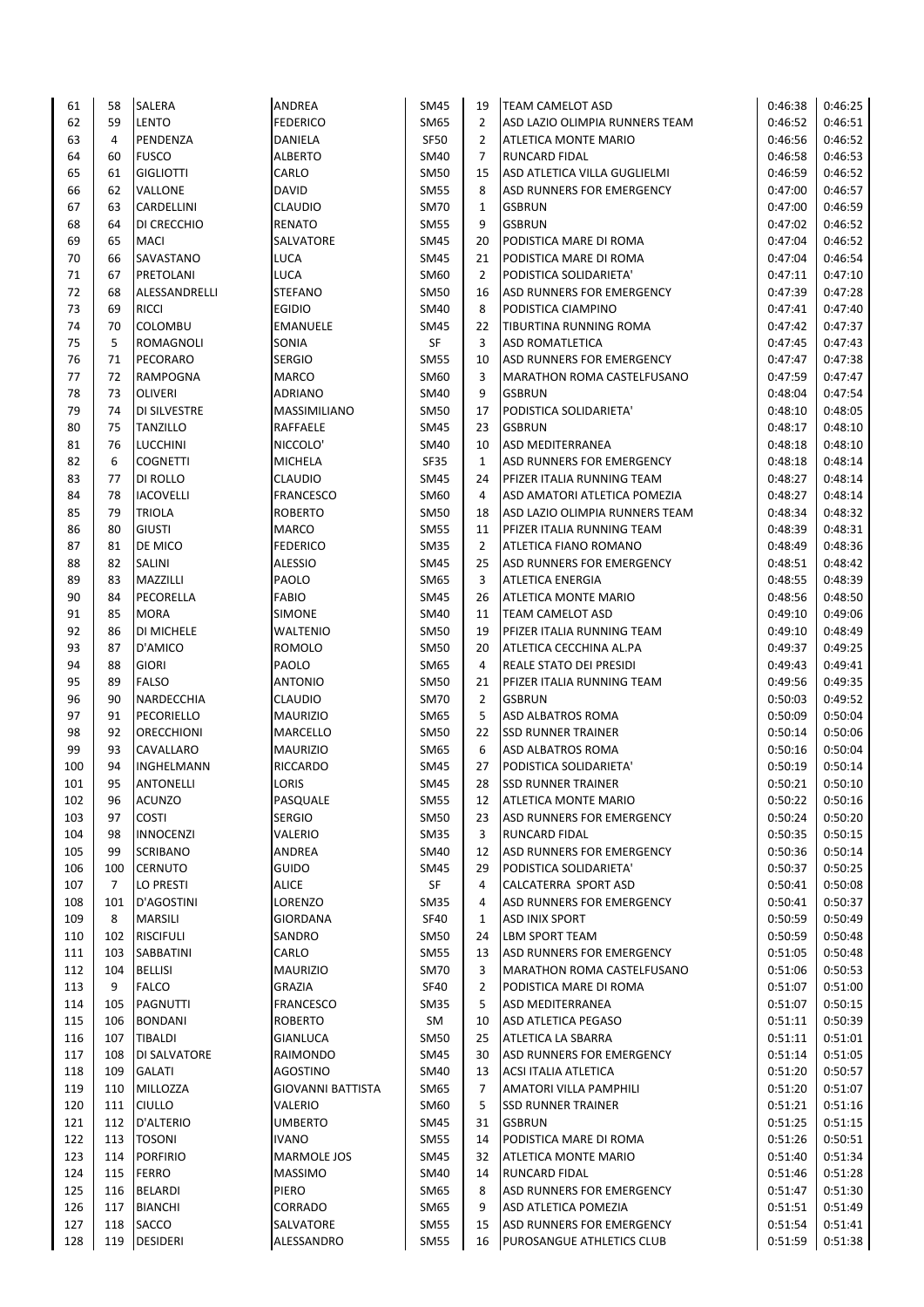| 129        | 120        | <b>LUCCHINI</b>            | CARLO                           | SM60                       | 6              | <b>ASD MEDITERRANEA</b>                                     | 0:52:04            | 0:51:46            |
|------------|------------|----------------------------|---------------------------------|----------------------------|----------------|-------------------------------------------------------------|--------------------|--------------------|
| 130        | 10         | ALESSANDRELLI              | <b>MARUSKA</b>                  | <b>SF45</b>                | $\mathbf{1}$   | ASD RUNNERS FOR EMERGENCY                                   | 0:52:18            | 0:52:12            |
| 131        | 121        | PEZZETTA                   | <b>MASSIMO</b>                  | SM65                       | 10             | <b>ASD ATLETICA POMEZIA</b>                                 | 0:52:24            | 0:52:21            |
| 132        | 122        | <b>MANILI</b>              | <b>DOMENICO</b>                 | SM55                       | 17             | <b>GSBRUN</b>                                               | 0:52:32            | 0:52:20            |
| 133        | 11         | DE ARAUJO CARDIANO         | LUCIANA                         | <b>SF50</b>                | 3              | ASD MEDITERRANEA                                            | 0:52:33            | 0:52:09            |
| 134        | 123        | <b>CONSOLI</b>             | <b>LUIGI</b>                    | <b>SM55</b>                | 18             | <b>RUNCARD FIDAL</b>                                        | 0:52:34            | 0:52:26            |
| 135        | 124        | <b>NAPOLITANO</b>          | LEONARDO                        | <b>SM35</b>                | 6              | <b>SSD RUNNER TRAINER</b>                                   | 0:52:40            | 0:52:09            |
| 136        | 12         | <b>BUSTOS</b>              | <b>GABRIELA</b>                 | <b>SF50</b>                | 4              | <b>ASD RINCORRO</b>                                         | 0:52:40            | 0:52:17            |
| 137        | 125        | LONGO                      | <b>STEFANO</b>                  | SM50                       | 26             | <b>ASD MEDITERRANEA</b>                                     | 0:52:41            | 0:52:13            |
| 138        | 126        | <b>BOLOGNESI</b>           | <b>MAURO</b>                    | SM45                       | 33             | <b>GSBRUN</b>                                               | 0:52:42            | 0:52:31            |
| 139        | 127        | <b>FIORENZA</b>            | <b>RENATO</b>                   | <b>SM70</b>                | 4<br>27        | PODISTICA SOLIDARIETA'                                      | 0:52:42            | 0:52:40            |
| 140<br>141 | 128<br>129 | LEDDA<br><b>AMATUCCI</b>   | <b>GIANLUCA</b><br><b>DARIO</b> | <b>SM50</b><br>SM60        | 7              | <b>RUNCARD FIDAL</b><br><b>ASD ATLETICA PEGASO</b>          | 0:52:44<br>0:53:04 | 0:52:23<br>0:52:55 |
| 142        | 130        | <b>NAPOLI</b>              | <b>MASSIMO</b>                  | <b>SM50</b>                | 28             | PODISTICA SOLIDARIETA'                                      | 0:53:10            | 0:52:52            |
| 143        | 131        | SALCINI                    | <b>SERGIO</b>                   | SM45                       | 34             | <b>SSD RUNNER TRAINER</b>                                   | 0:53:14            | 0:53:03            |
| 144        | 132        | <b>MONTESANTI</b>          | LUCA                            | SM40                       | 15             | <b>TEAM CAMELOT ASD</b>                                     | 0:53:15            | 0:52:53            |
| 145        | 133        | MARTINELLI                 | <b>MARCO</b>                    | <b>SM50</b>                | 29             | PODISTICA SOLIDARIETA'                                      | 0:53:15            | 0:52:54            |
| 146        | 134        | <b>MAGNANI</b>             | <b>SIMONE</b>                   | SM50                       | 30             | PODISTICA SOLIDARIETA'                                      | 0:53:21            | 0:53:07            |
| 147        | 13         | VALLE                      | <b>EMANUELA</b>                 | SF35                       | $\overline{2}$ | <b>SSD RUNNER TRAINER</b>                                   | 0:53:22            | 0:53:16            |
| 148        | 135        | <b>MORO</b>                | ALESSANDRO                      | SM55                       | 19             | ASD RUNNERS FOR EMERGENCY                                   | 0:53:22            | 0:53:12            |
| 149        | 136        | <b>FENAROLI</b>            | <b>VITTORIO</b>                 | <b>SM70</b>                | 5              | <b>ATLETICA ENERGIA</b>                                     | 0:53:25            | 0:53:12            |
| 150        | 14         | <b>LUCA</b>                | <b>MARIA</b>                    | <b>SF50</b>                | 5              | ASD SEMPRE DI CORSA TEAM                                    | 0:53:25            | 0:53:11            |
| 151        | 137        | <b>FIORI</b>               | <b>MARCO</b>                    | <b>SM50</b>                | 31             | <b>RUNCARD FIDAL</b>                                        | 0:53:30            | 0:53:08            |
| 152        | 138        | ARCESE                     | <b>MARCO</b>                    | SM65                       | 11             | <b>RUNCARD FIDAL</b>                                        | 0:53:31            | 0:53:09            |
| 153        | 15         | <b>BELLAPADRONA</b>        | PAOLA                           | <b>SF45</b>                | $\overline{2}$ | ATHLETICA VATICANA ASD                                      | 0:53:51            | 0:53:32            |
| 154        | 139        | <b>BRUSCHETTI</b>          | LEONARDO                        | <b>SM50</b>                | 32             | X-SOLID SPORT LAB ASD                                       | 0:53:54            | 0:53:39            |
| 155        | 140        | D'APRILE                   | <b>ALESSIO</b>                  | SM40                       | 16             | <b>RUNCARD FIDAL</b>                                        | 0:53:57            | 0:53:38            |
| 156        | 141        | CASTALDO                   | <b>GIOVANNI</b>                 | SM40                       | 17             | <b>RUNCARD FIDAL</b>                                        | 0:54:01            | 0:53:45            |
| 157<br>158 | 142<br>143 | <b>ROMANO</b>              | <b>STEFANO</b>                  | <b>SM55</b>                | 20             | ASD SEMPRE DI CORSA TEAM                                    | 0:54:11            | 0:53:54<br>0:53:55 |
| 159        | 16         | <b>ASCIOLLA</b><br>DI MECO | <b>DAMIANO</b><br><b>MARIA</b>  | SM<br><b>SF45</b>          | 11<br>3        | ASD G.S. VV.F. F. SORGINI ROMA<br>ASD RUNNERS FOR EMERGENCY | 0:54:12<br>0:54:21 | 0:54:14            |
| 160        | 17         | <b>GRECO</b>               | LUCIA                           | <b>SF45</b>                | 4              | <b>AMATORI VILLA PAMPHILI</b>                               | 0:54:25            | 0:54:01            |
| 161        | 144        | <b>MACIOCE</b>             | PAOLO                           | <b>SM55</b>                | 21             | ASD AMATORI ATLETICA POMEZIA                                | 0:54:26            | 0:54:01            |
| 162        | 145        | <b>CHIURI</b>              | ANDREA                          | <b>SM35</b>                | 7              | <b>ASD ENEA</b>                                             | 0:54:39            | 0:52:53            |
| 163        | 146        | <b>BENINCASA</b>           | <b>MARIO</b>                    | <b>SM55</b>                | 22             | ASD RUNNERS FOR EMERGENCY                                   | 0:54:39            | 0:54:23            |
| 164        | 18         | <b>BENICASA</b>            | ELENA                           | <b>SF55</b>                | 1              | ASD RUNNERS FOR EMERGENCY                                   | 0:54:39            | 0:54:24            |
| 165        | 19         | <b>TUPINI</b>              | PIERA                           | SF60                       | 1              | ASD LYCEUM ROMA XIII                                        | 0:54:59            | 0:54:41            |
| 166        | 20         | CARISSIMI                  | <b>MARIA RITA</b>               | <b>SF55</b>                | $\overline{2}$ | <b>GRUPPO MILLEPIEDI LADISPOLI</b>                          | 0:55:00            | 0:54:45            |
| 167        | 147        | <b>NEGRONI</b>             | <b>NICOLA</b>                   | <b>SM50</b>                | 33             | PASSO CAPPONI ASD                                           | 0:55:00            | 0:54:45            |
| 168        | 148        | <b>FORTUNATI</b>           | <b>GIORGIO</b>                  | SM50                       | 34             | <b>SSD RUNNER TRAINER</b>                                   | 0:55:03            | 0:55:00            |
| 169        | 21         | <b>DAINESE</b>             | <b>ALESSANDRA</b>               | <b>SF45</b>                | 5              | ASD RUNNERS FOR EMERGENCY                                   | 0:55:03            | 0:54:39            |
| 170        | 22         | LARCINESE                  | ROSSELLA                        | <b>SF45</b>                | 6              | ASD LYCEUM ROMA XIII                                        | 0:55:03            | 0:54:28            |
| 171        | 149        | QUARANTA                   | <b>GIOVANNI</b>                 | SM60                       | 8              | ASD AMATORI ATLETICA POMEZIA                                | 0:55:04            | 0:54:39            |
| 172        | 150        | <b>ROSSI</b>               | <b>FABRIZIO</b><br>PAOLO        | SM60                       | 9<br>35        | ASD RUNNERS FOR EMERGENCY<br><b>GSBRUN</b>                  | 0:55:04            | 0:54:36<br>0:54:32 |
| 173<br>174 | 151<br>152 | PELLEGRINI<br>VARONE       | <b>ROBERTO</b>                  | <b>SM50</b><br>SM65        | 12             | ASD ATLETICA PEGASO                                         | 0:55:07<br>0:55:20 | 0:55:13            |
| 175        | 153        | <b>URSO</b>                | <b>ROBERTO</b>                  | SM45                       | 35             | <b>CLUB CORRERE GALATINA</b>                                | 0:55:23            | 0:54:58            |
| 176        | 154        | <b>BIONDINI</b>            | <b>DANIELE</b>                  | <b>SM50</b>                | 36             | ASD RUNNERS FOR EMERGENCY                                   | 0:55:25            | 0:55:04            |
| 177        | 155        | <b>PAOLINI</b>             | <b>GAVINO</b>                   | SM45                       | 36             | <b>JUSTRUN</b>                                              | 0:55:31            | 0:55:10            |
| 178        | 156        | <b>OCCHETTI</b>            | MARCO                           | SM60                       | 10             | MARATHON ROMA CASTELFUSANO                                  | 0:55:35            | 0:55:27            |
| 179        | 157        | <b>DRIUSSI</b>             | LUIGINO                         | SM60                       | 11             | <b>ASD ATLETICA PEGASO</b>                                  | 0:55:36            | 0:55:25            |
| 180        | 158        | SANZI                      | DAVID                           | SM50                       | 37             | PODISTICA SOLIDARIETA'                                      | 0:55:43            | 0:55:26            |
| 181        | 159        | <b>VETRARI</b>             | <b>RODOLFO</b>                  | SM60                       | 12             | <b>AMATORI VILLA PAMPHILI</b>                               | 0:55:44            | 0:55:38            |
| 182        | 160        | PASCARELLA                 | <b>MICHELE</b>                  | SM45                       | 37             | PFIZER ITALIA RUNNING TEAM                                  | 0:55:47            | 0:55:34            |
| 183        | 161        | PIEPOLI                    | MARCO                           | <b>SM50</b>                | 38             | ASD RUNNERS FOR EMERGENCY                                   | 0:55:48            | 0:55:31            |
| 184        | 162        | PAGLIONE                   | <b>MAURIZIO</b>                 | SM70                       | 6              | <b>DUE PONTI SRL</b>                                        | 0:55:48            | 0:55:23            |
| 185        | 163        | <b>TORAZZI</b>             | MARCO                           | SM45                       | 38             | <b>GS ISOLA SACRA</b>                                       | 0:55:49            | 0:55:27            |
| 186        | 23         | PASQUALI                   | SIMONA                          | SF55                       | 3              | <b>ASD MEDITERRANEA</b>                                     | 0:55:52            | 0:55:33            |
| 187        | 164        | <b>BORTOLAMI</b>           | <b>MASSIMO</b>                  | SM55                       | 23             | ASD ATLETICA VILLA GUGLIELMI                                | 0:55:58            | 0:55:37            |
| 188<br>189 | 165        | <b>MORETTI</b>             | <b>ANTONIO</b><br>ANDREA        | <b>SM55</b><br><b>SM55</b> | 24<br>25       | ASD ATHLETIC SEA RUNNERS                                    | 0:56:09<br>0:56:14 | 0:55:38            |
| 190        | 166<br>167 | VIGLIANESE<br>TREBICIANI   | CARLO                           | SM45                       | 39             | ASD AMATORI ATLETICA POMEZIA<br><b>LBM SPORT TEAM</b>       | 0:56:21            | 0:55:49<br>0:55:57 |
| 191        | 24         | <b>CORTESE</b>             | <b>GAIA</b>                     | <b>SF35</b>                | 3              | ASD SEMPRE DI CORSA TEAM                                    | 0:56:21            | 0:55:57            |
| 192        | 168        | <b>UNFER</b>               | DANIELE                         | <b>SM55</b>                | 26             | ASD LYCEUM ROMA XIII                                        | 0:56:29            | 0:55:54            |
| 193        | 169        | <b>TRANE</b>               | <b>GIANLUCA</b>                 | SM50                       | 39             | ASD RUNNERS FOR EMERGENCY                                   | 0:56:29            | 0:55:54            |
| 194        | 170        | <b>STERN</b>               | ANDREA                          | SM55                       | 27             | PODISTICA SOLIDARIETA'                                      | 0:56:32            | 0:56:13            |
| 195        | 171        | <b>PANCI</b>               | <b>CLAUDIO</b>                  | SM50                       | 40             | PODISTICA SOLIDARIETA'                                      | 0:56:32            | 0:56:13            |
| 196        | 25         | PETRILLI                   | ANNE DOMINIQUE                  | <b>SF55</b>                | 4              | ASD RUNNERS FOR EMERGENCY                                   | 0:56:34            | 0:56:14            |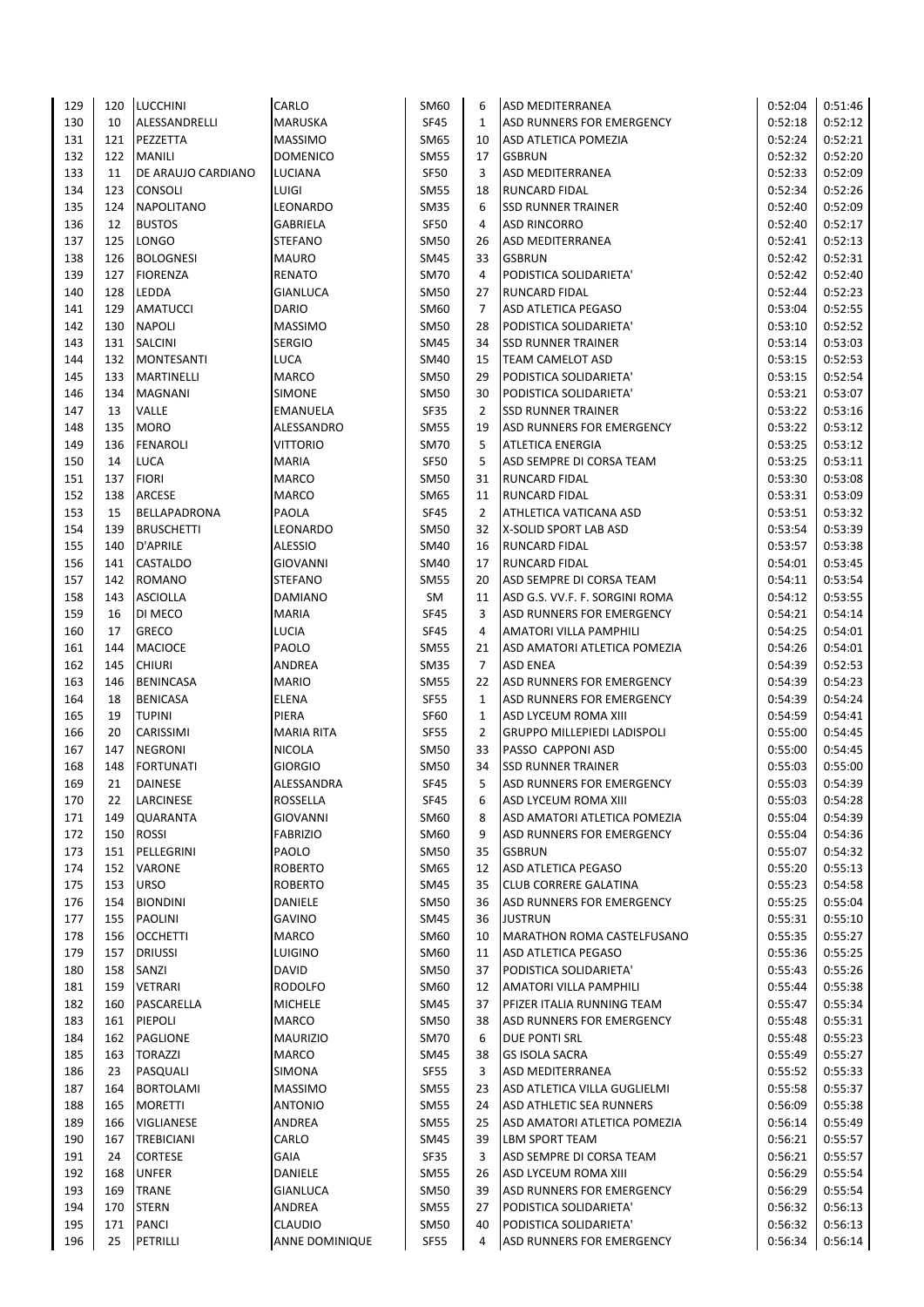| 197 | 172       | FERRANTE              | <b>MAURO</b>            | <b>SM60</b>                | 13           | <b>RUNCARD FIDAL</b>                                           | 0:56:45            | 0:56:26            |
|-----|-----------|-----------------------|-------------------------|----------------------------|--------------|----------------------------------------------------------------|--------------------|--------------------|
| 198 | 26        | DE DONATIS            | <b>SIMONETTA</b>        | <b>SF50</b>                | 6            | <b>RUNCARD FIDAL</b>                                           | 0:56:49            | 0:56:02            |
| 199 | 173       | <b>BIANCIARDI</b>     | <b>STEFANO</b>          | <b>SM65</b>                | 13           | ASD PODISTICA CAPO D'ORLANDO                                   | 0:56:51            | 0:56:12            |
| 200 | 174       | <b>VERDESCA</b>       | <b>MASSIMO</b>          | <b>SM60</b>                | 14           | <b>GSBRUN</b>                                                  | 0:56:56            | 0:56:28            |
| 201 | 27        | <b>FILOSOFI</b>       | PAOLA                   | <b>SF60</b>                | 2            | ASD RUNNERS FOR EMERGENCY                                      | 0:56:57            | 0:56:41            |
| 202 | 28        | <b>CELENTANO</b>      | <b>CINZIA</b>           | <b>SF50</b>                | 7            | PODISTICA SOLIDARIETA'                                         | 0:57:00            | 0:56:14            |
| 203 | 175       | BETRO'                | <b>GERARDO GIUSEPPE</b> | <b>SM50</b>                | 41           | PFIZER ITALIA RUNNING TEAM                                     | 0:57:00            | 0:56:39            |
| 204 | 176       | CATANZANI             | <b>GIULIO</b>           | <b>SM70</b>                | 7            | <b>ATLETICA ANZIO</b>                                          | 0:57:02            | 0:57:01            |
| 205 | 177       | <b>RISOLO</b>         | <b>EDOARDO</b>          | <b>SM55</b>                | 28           | ASD RUNNERS FOR EMERGENCY                                      | 0:57:04            | 0:56:42            |
| 206 | 178       | <b>BUONFRATE</b>      | <b>MASSIMO</b>          | <b>SM55</b>                | 29           | <b>AMATORI VILLA PAMPHILI</b>                                  | 0:57:30            | 0:57:23            |
| 207 | 179       | <b>CACCIARRU</b>      | <b>ANDREA</b>           | SM45                       | 40           | <b>GSBRUN</b>                                                  | 0:57:38            | 0:56:59            |
| 208 | 180       | <b>CALDARIGI</b>      | PAOLO                   | SM65                       | 14           | ASD RUNNERS FOR EMERGENCY                                      | 0:57:49            | 0:57:37            |
| 209 | 181       | <b>DEL BIANCO</b>     | <b>ROBERTO</b>          | SM50                       | 42           | <b>RUNCARD FIDAL</b>                                           | 0:57:51            | 0:57:26            |
| 210 | 182       | <b>ROSSI</b>          | <b>JACOPO GUSTAVO</b>   | <b>SM55</b>                | 30           | PFIZER ITALIA RUNNING TEAM                                     | 0:57:55            | 0:57:45            |
| 211 | 29        | LEPORE                | <b>FRANCESCA</b>        | <b>SF45</b>                | 7            | ASD RUNNERS FOR EMERGENCY                                      | 0:58:03            | 0:57:46            |
| 212 | 30        | <b>ANTONINI</b>       | <b>GIULIA</b>           | <b>SF40</b>                | 3            | ASD RUNNERS FOR EMERGENCY                                      | 0:58:03            | 0:57:46            |
| 213 | 183       | <b>FEDELE</b>         | PAOLO                   | SM65                       | 15           | <b>GSBRUN</b>                                                  | 0:58:10            | 0:57:41            |
| 214 | 31        | <b>BARTOMIOLI</b>     | <b>NOEMI</b>            | SF                         | 5            | ASD ATLETICA VILLA GUGLIELMI                                   | 0:58:10            | 0:57:40            |
| 215 | 184       | <b>CICCARELLI</b>     | SILVIO                  | <b>SM45</b>                | 41           | <b>ASD RUNNERS FOR EMERGENCY</b>                               | 0:58:16            | 0:57:52            |
| 216 | 32        | <b>GERARDI</b>        | <b>SIMONETTA</b>        | <b>SF65</b>                | $\mathbf{1}$ | <b>ASD MEDITERRANEA</b>                                        | 0:58:39            | 0:58:17            |
| 217 | 185       | <b>NATALE</b>         | LUCIANO                 | <b>SM50</b>                | 43           | <b>RUNCARD FIDAL</b>                                           | 0:58:41            | 0:58:17            |
| 218 | 33        | <b>GIGLIO</b>         | <b>MARISA</b>           | <b>SF40</b>                | 4            | ASD RUNNERS FOR EMERGENCY                                      | 0:58:46            | 0:58:23            |
| 219 | 34        | <b>BONAFONI</b>       | <b>MARTA</b>            | <b>SF45</b>                | 8            | ASD RUNNERS FOR EMERGENCY                                      | 0:58:48            | 0:58:33            |
| 220 | 186       | <b>NAZZARO</b>        | <b>FRANCESCO</b>        | <b>SM60</b>                | 15           | ASD ATLETICA VILLA GUGLIELMI                                   | 0:58:49            | 0:58:20            |
| 221 | 187       | SPADA                 | ALESSANDRO              | <b>SM55</b>                | 31           | PFIZER ITALIA RUNNING TEAM                                     | 0:58:57            | 0:58:17            |
| 222 | 188       | RAUCO                 | LORENZO                 | <b>SM60</b>                | 16           | <b>ATLETICA LIBERTAS ORVIETO</b>                               | 0:59:06            | 0:58:54            |
| 223 | 189       | COMANDE'              | <b>GIANFRANCO</b>       | <b>SM50</b>                | 44           | ASD LYCEUM ROMA XIII                                           | 0:59:09            | 0:59:05            |
| 224 | 35        | LIBERALE              | <b>DEBORAH</b>          | <b>SF50</b>                | 8            | PODISTICA SOLIDARIETA'                                         | 0:59:12            | 0:59:02            |
| 225 | 36        | CAPPELLATO            | <b>LUCIA</b>            | <b>SF45</b>                | 9            | <b>GSBRUN</b>                                                  | 0:59:19            | 0:58:50            |
| 226 | 190       | <b>BELLA</b>          | <b>MARCO</b>            | SM45                       | 42           | AMATORI TOP RUNNERS CASTELLI ROMANI                            | 0:59:32            | 0:59:13            |
| 227 | 191       | <b>GENTILUCCI</b>     | <b>ANDREA</b>           | <b>SM60</b>                | 17           | <b>ASD RUNNERS FOR EMERGENCY</b>                               | 0:59:40            | 0:59:25            |
| 228 | 192       | LONGO                 | <b>GIOVANNI</b>         | <b>SM55</b>                | 32           | <b>ASD RUNNERS FOR EMERGENCY</b>                               | 1:00:07            | 0:59:50            |
| 229 | 37        | <b>PANE</b>           | <b>IVANA</b>            | <b>SF50</b>                | 9            | <b>CALCATERRA SPORT ASD</b>                                    | 1:00:22            | 0:59:50            |
| 230 | 193       | <b>PICCIONE</b>       | <b>GIANCARLO</b>        | SM65                       | 16           | ASD RUNNERS FOR EMERGENCY                                      | 1:00:33            | 1:00:15            |
| 231 | 38        | <b>BONELLI</b>        |                         | <b>SF50</b>                | 10           |                                                                |                    |                    |
| 232 |           |                       | <b>BARBARA</b>          |                            | 33           | <b>ASD RUNNERS FOR EMERGENCY</b><br>PFIZER ITALIA RUNNING TEAM | 1:00:38            | 1:00:21<br>1:00:31 |
|     | 194<br>39 | <b>BRUSCHI</b>        | ALESSANDRO              | <b>SM55</b><br><b>SF45</b> |              |                                                                | 1:00:54<br>1:01:18 |                    |
| 233 |           | <b>BAIOCCHI</b>       | MARIANGELA              |                            | 10           | PFIZER ITALIA RUNNING TEAM                                     |                    | 1:00:43            |
| 234 | 195       | CANINO                | <b>MARIO</b>            | <b>SM70</b>                | 8            | ASD LAZIO OLIMPIA RUNNERS TEAM                                 | 1:01:27            | 1:01:19            |
| 235 | 196       | <b>CAVICCHI</b>       | <b>ADRIANO</b>          | <b>SM70</b>                | 9            | PODISTICA MARE DI ROMA                                         | 1:01:32            | 1:00:56            |
| 236 | 197       | LAUSI                 | <b>CLAUDIO</b>          | <b>SM70</b>                | 10           | <b>ASD MEDITERRANEA</b>                                        | 1:01:42            | 1:01:16            |
| 237 | 40        | CALDARONE             | <b>ROSARIA</b>          | SF50                       | 11           | <b>ASD MEDITERRANEA</b>                                        | 1:01:42            | 1:01:20            |
| 238 | 198       | <b>IANNUCCI</b>       | <b>VITTORIO</b>         | SM70                       | 11           | <b>GSBRUN</b>                                                  | 1:02:19            | 1:01:58            |
| 239 | 41        | <b>TOTO</b>           | <b>KOZETA</b>           | <b>SF45</b>                | 11           | <b>ATLETICA MONTE MARIO</b>                                    | 1:02:44            | 1:02:38            |
| 240 | 42        | <b>ANTONETTI</b>      | <b>KATIA</b>            | <b>SF45</b>                | 12           | AMATORI TOP RUNNERS CASTELLI ROMANI                            | 1:03:04            | 1:02:45            |
| 241 | 43        | <b>CAPPARUCCI</b>     | VALERIA                 | <b>SF45</b>                | 13           | <b>JUSTRUN</b>                                                 | 1:03:20            | 1:02:38            |
| 242 | 44        | GRECO                 | MICHELA                 | <b>SF45</b>                | 14           | <b>ASD RUNNERS FOR EMERGENCY</b>                               | 1:03:22            | 1:03:05            |
| 243 | 45        | <b>FEDELI</b>         | <b>SERENA</b>           | <b>SF40</b>                | 5            | <b>TEAM CAMELOT ASD</b>                                        | 1:03:31            | 1:02:59            |
| 244 | 199       | TIBERI                | <b>ROBERTO</b>          | SM45                       | 43           | <b>TEAM CAMELOT ASD</b>                                        | 1:03:36            | 1:03:01            |
| 245 | 200       | D'AMORE               | SALVATORE               | SM45                       | 44           | ASD RUNNERS FOR EMERGENCY                                      | 1:03:48            | 1:03:27            |
| 246 | 46        | CANEPUCCIA            | ALESSANDRA              | <b>SF45</b>                | 15           | ASD RUNNERS FOR EMERGENCY                                      | 1:03:48            | 1:03:27            |
| 247 | 47        | MAZZEI                | <b>MARIA</b>            | <b>SF45</b>                | 16           | <b>TEAM CAMELOT ASD</b>                                        | 1:04:11            | 1:03:39            |
| 248 | 48        | <b>CORDOVA GARZON</b> | ERIKA NATHALI           | <b>SF35</b>                | 4            | <b>RUNCARD FIDAL</b>                                           | 1:04:43            | 1:04:27            |
| 249 | 201       | <b>DACLON</b>         | DANIELE CARLO ANDR      | <b>SM55</b>                | 34           | PFIZER ITALIA RUNNING TEAM                                     | 1:05:06            | 1:04:18            |
| 250 | 202       | D'ADAMO               | <b>MARIO</b>            | SM55                       | 35           | LBM SPORT TEAM                                                 | 1:05:10            | 1:04:48            |
| 251 | 49        | SOLDANO               | <b>GAUDIA</b>           | SF50                       | 12           | ASD RUNNERS FOR EMERGENCY                                      | 1:05:26            | 1:04:51            |
| 252 | 50        | GAROFALO              | ADELE                   | SF45                       | 17           | <b>ASD MEDITERRANEA</b>                                        | 1:05:46            | 1:05:19            |
| 253 | 51        | <b>TAMBURRINI</b>     | <b>MARIA TULLIA</b>     | SF55                       | 5            | PFIZER ITALIA RUNNING TEAM                                     | 1:06:18            | 1:05:43            |
| 254 | 203       | <b>AMATO</b>          | <b>ROBERTO</b>          | SM45                       | 45           | <b>ASD RUNNERS FOR EMERGENCY</b>                               | 1:06:34            | 1:06:04            |
| 255 | 204       | <b>COSTABILE</b>      | <b>FRANCESCO</b>        | SM40                       | 18           | PODISTICA SOLIDARIETA'                                         | 1:06:36            | 1:06:24            |
| 256 | 52        | RADICCHI              | RAFFAELLA               | <b>SF40</b>                | 6            | PODISTICA SOLIDARIETA'                                         | 1:06:36            | 1:06:24            |
| 257 | 205       | <b>PAPITTO</b>        | ALESSANDRO              | SM40                       | 19           | <b>SSD RUNNER TRAINER</b>                                      | 1:06:39            | 1:06:30            |
| 258 | 53        | DI LUCA               | ANNA MARIA              | <b>SF55</b>                | 6            | PODISTICA SOLIDARIETA'                                         | 1:06:54            | 1:06:11            |
| 259 | 54        | ZAMPARELLI            | <b>CARLOTTA</b>         | SF55                       | 7            | PODISTICA SOLIDARIETA'                                         | 1:06:54            | 1:06:10            |
| 260 | 55        | <b>APOLLONI</b>       | <b>FABIANA</b>          | SF35                       | 5            | <b>RUNCARD FIDAL</b>                                           | 1:06:56            | 1:06:30            |
| 261 | 56        | SPINOSA               | <b>EMANUELA</b>         | <b>SF45</b>                | 18           | <b>ASD RUNNERS FOR EMERGENCY</b>                               | 1:07:11            | 1:06:53            |
| 262 | 57        | <b>CIOTTI</b>         | MARIA LINDA             | <b>SF70</b>                | $\mathbf{1}$ | <b>ASD ROMATLETICA</b>                                         | 1:07:32            | 1:07:17            |
| 263 | 58        | <b>CAPANNA</b>        | <b>ISABELLA</b>         | SF50                       | 13           | <b>ASD MEDITERRANEA</b>                                        | 1:07:36            | 1:07:06            |
| 264 | 206       | <b>PUDIS</b>          | RICCARDO                | SM60                       | 18           | ASD RUNNERS FOR EMERGENCY                                      | 1:08:28            | 1:08:04            |